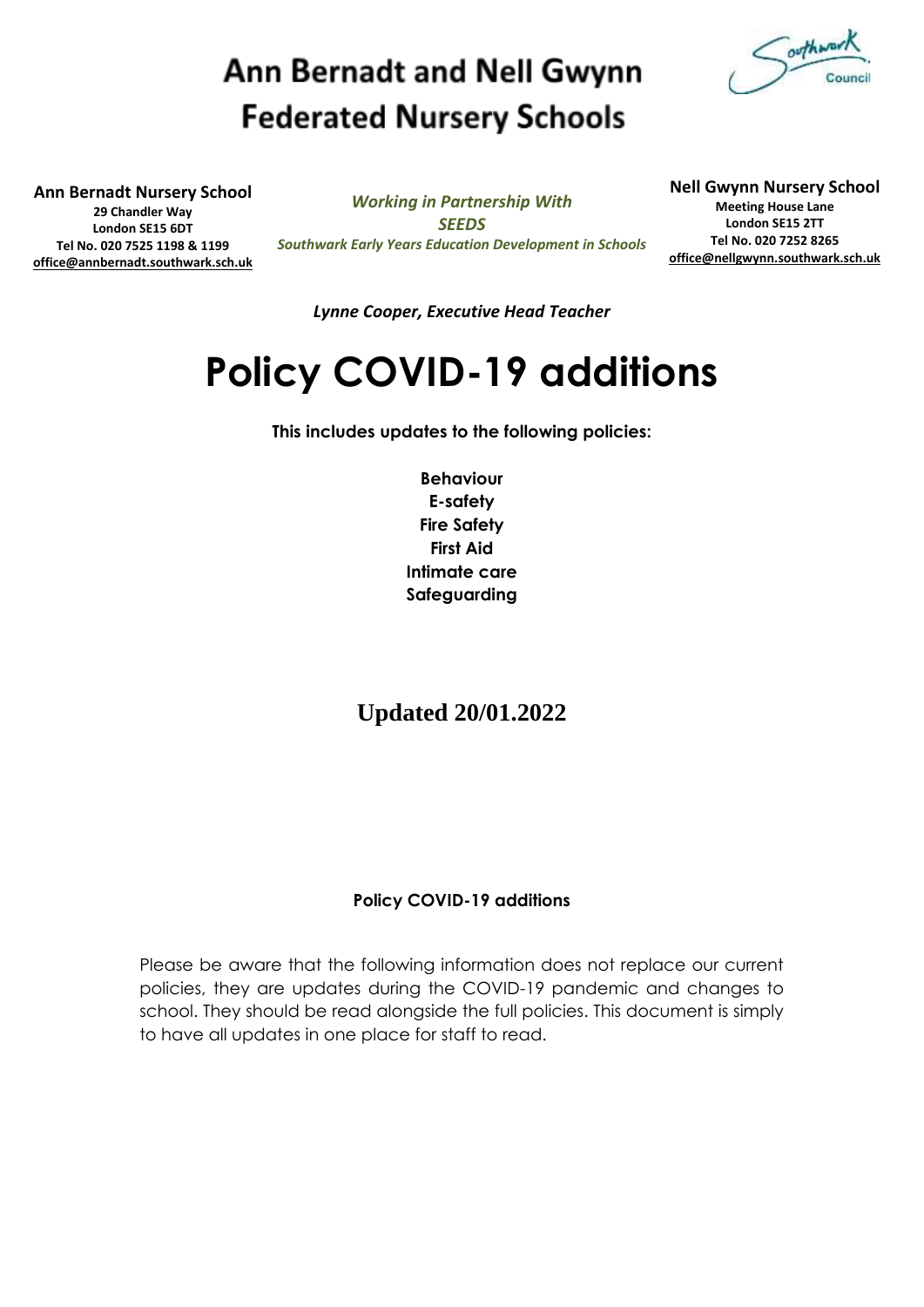## **Behaviour**

The provisions laid out in our Behaviour Regulation Policy should still be followed to ensure a positive and consistent learning environment for all pupils.

In light of the need to protect children and staff the following considerations have been put in place.

• Spitting and biting could put others at risk. If this behaviour is occurring, it will be necessary to carry out an individual risk assessment for that child and a behaviour plan.

• Families and carers will all enter and exit school at the invitation of school staff where it is necessary for them to do so, such as when a child is settling, for attending meetings or to support with care plans

- Children will be asked to wash their hands with soap and water at regular intervals throughout the day.
- Children will be reminded to use tissues and to cover their mouths when sneezing and coughing and then to wash their hands.

• Parents/carers must tell the school if they feel their child might be suffering from Covid infection. Children experiencing any symptoms of coronavirus will be sent home. Parents will be required to collect their child promptly.

## **Parents/carers must inform us if anyone in the home environment is exhibiting Covid-19 symptoms**

## **E-safety**

## **Changes to how children learn**

During the COVID-19 outbreak, children have the opportunity to use online learning resources. These resources are carefully selected to ensure their content is appropriate

For those parents/carers who are not able to access the online resources, physical resources such as books and games are available to use at home. Please contact the school if needed.

## **Parent/carer information**

If the children leave the website and browse other things, these may not be suitable and so should be monitored.

Most internet providers have their own method of setting up parental controls, these are a great place to start with controlling what children can see online. The NSPCC website also has lots of information [www.nspcc.org.uk/keeping](http://www.nspcc.org.uk/keeping-children-safe/online-safety/parental-controls/)[children-safe/online-safety/parental-controls/.](http://www.nspcc.org.uk/keeping-children-safe/online-safety/parental-controls/)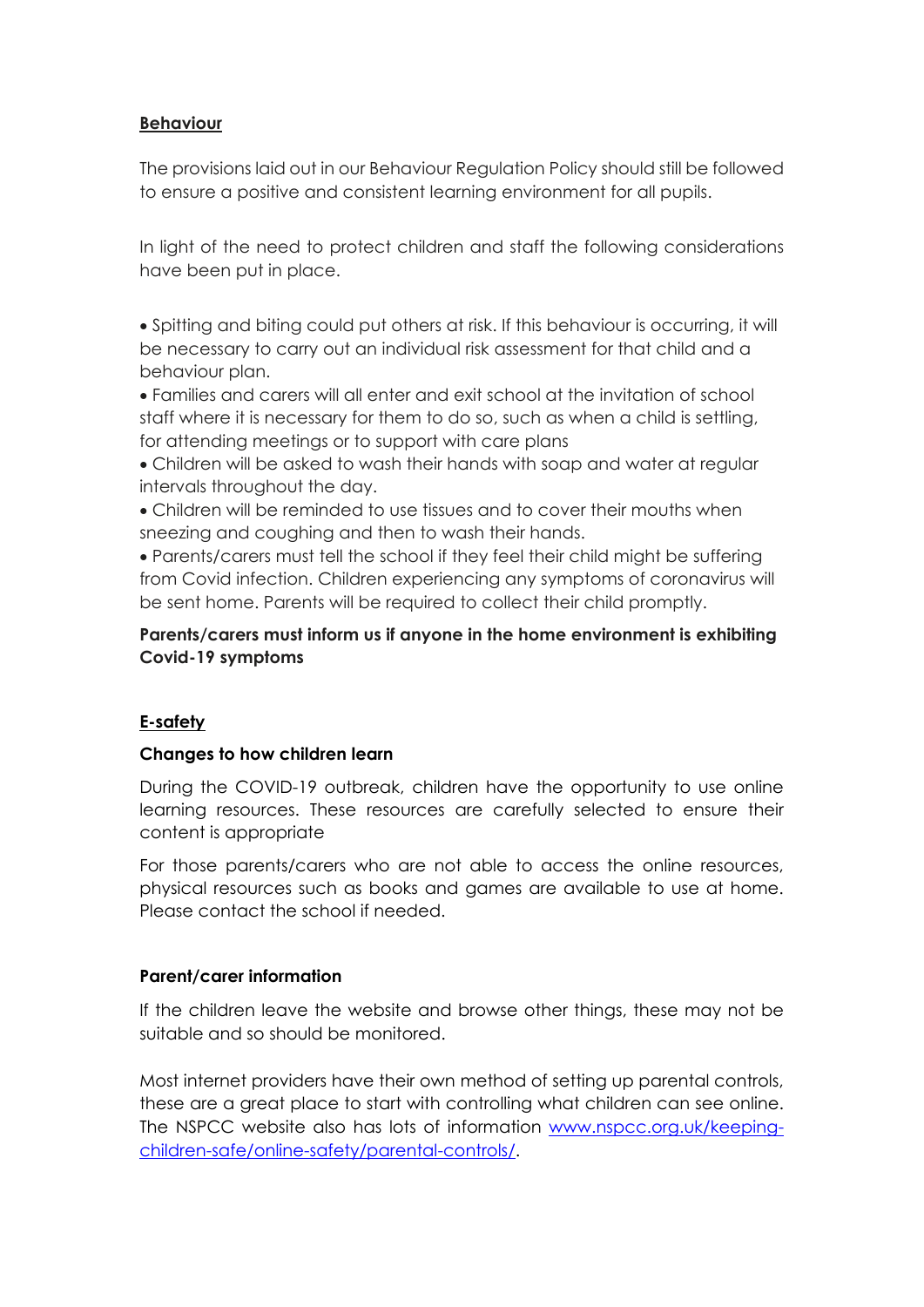There is some specific information about e-safety during the COVID-19 available online:

<https://www.gov.uk/guidance/covid-19-staying-safe-online>

[https://www.gov.uk/government/publications/coronavirus-covid-19-keeping](https://www.gov.uk/government/publications/coronavirus-covid-19-keeping-children-safe-online/coronavirus-covid-19-support-for-parents-and-carers-to-keep-children-safe-online)[children-safe-online/coronavirus-covid-19-support-for-parents-and-carers-to](https://www.gov.uk/government/publications/coronavirus-covid-19-keeping-children-safe-online/coronavirus-covid-19-support-for-parents-and-carers-to-keep-children-safe-online)[keep-children-safe-online](https://www.gov.uk/government/publications/coronavirus-covid-19-keeping-children-safe-online/coronavirus-covid-19-support-for-parents-and-carers-to-keep-children-safe-online)

[https://www.saferinternet.org.uk/blog/keeping-children-happy-and-safe](https://www.saferinternet.org.uk/blog/keeping-children-happy-and-safe-online-during-covid-19)[online-during-covid-19](https://www.saferinternet.org.uk/blog/keeping-children-happy-and-safe-online-during-covid-19)

This information includes advice on filters as well as screen time. It is also useful to think about for adults who are working from home more, or to share with vulnerable family members, for example information and advice around scams that have been seen during the pandemic.

There is also parent information available on our websites, with top tips and links to resources.

## **Staff updates**

Key points to note are:

- Use your LGFL email addresses for work matters
- Check online resources carefully before sharing
- Consult SLT if you are unsure about a resource or method of communicating with families
- Signpost parents to support and information as required

## **Fire Safety**

During any COVID-19 partial closure the same procedure will apply. Extracted from *Managing School Premises during the Coronavirus Outbreak – updated 18th May, 2020:*

You must review and if necessary, update your fire management plans and ensure any changes to fire escape routes are clearly identified and communicated.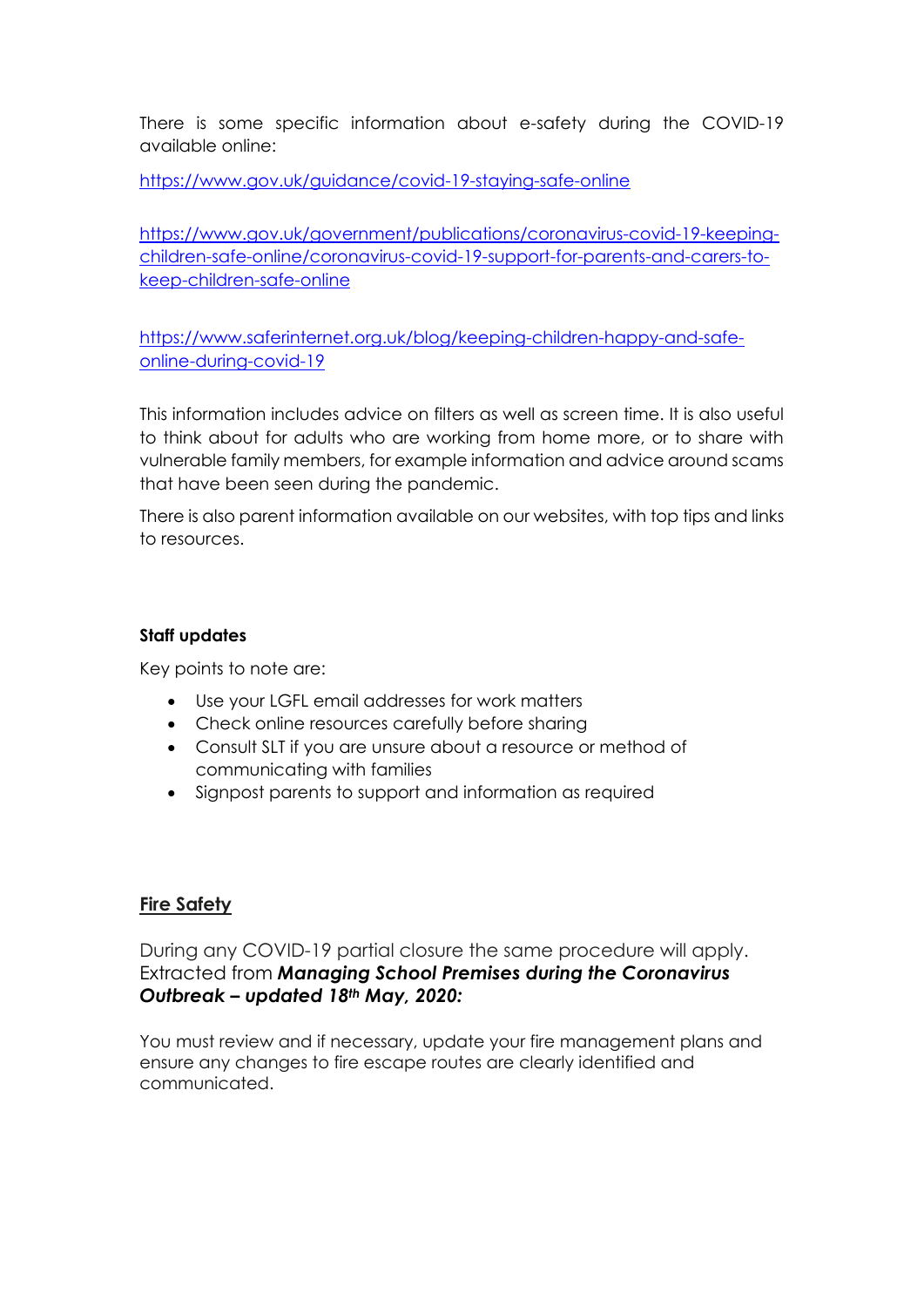## **Ann Bernadt**

You must:

- Carry out weekly checks of alarms systems, call points and emergency lighting
- Sue to carry out weekly checks on Monday as usual.
- Levia to ensure that there is someone on office staff each day who:

- knows the procedure for using fire alarm system/ communicating with emergency services

- is responsible for unlocking fire gate to allow access
- completes a sweep of building usually

The above is usually done by Sue and Kat who are Fire Marshals

- carry out regular hazard spotting to identify escape route obstructions
- Staff will check daily to ensure there are no hazards
- check that all fire doors are operational
- Levia and Sue to check that all fire doors are working
- Fire drills should continue to be held as normal.termly

## • **Nell Gwynn**

- Carry out weekly checks of alarms systems, call points and emergency lighting
- Terry to carry out weekly checks. Terry familiar with call points and emergency lighting. Fire safety checks are due to be carried out by an outside agency
- Carry out regular hazard spotting to identify escape route obstructions
- Staff will check daily to ensure there are no hazards.
- Check that all fire doors are operational
- Alicia and Pippa will check that all fire doors are operational, although fire doors may need to be open to allow safe passage, for example, from the hall to the front garden.
- Fire drills should continue to be held as normal:

## • **Ann Bernadt**

- Fire assembly points:
- F Tree to assemble in AB Garden Right Side at the poster muster point use the green tick to identify muster point
- SEA AM to assemble in AB Garden Left Side at the poster muster point in the wooded area use the green tick to identify muster point
- Sea PM to assemble in AB Garden Left Side at the poster muster point by the resources shed, use the green tick to identify muster point.
- Each class to use laminated fire lists so that a register can be quickly taken in case of evacuation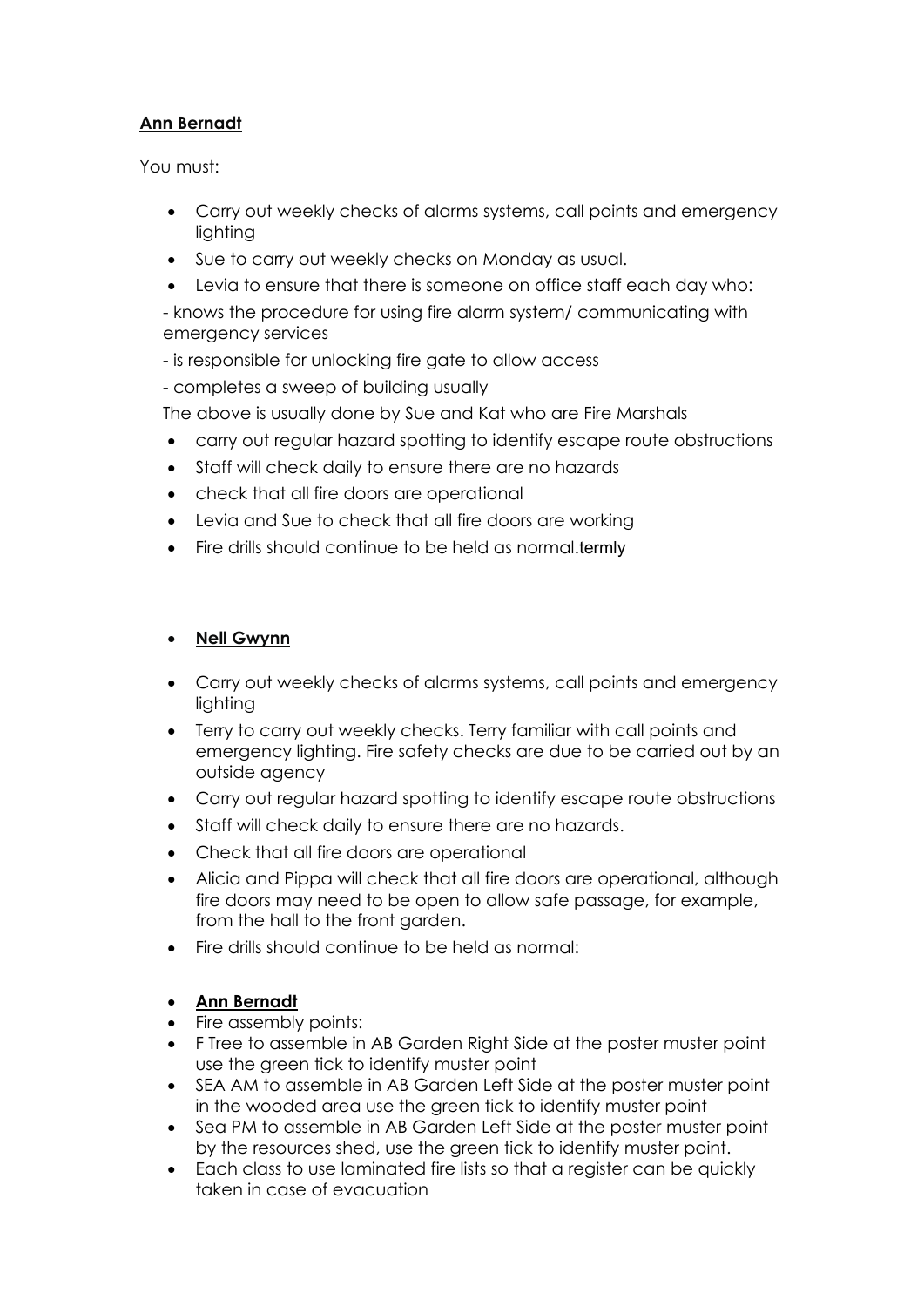- SLT and office staff to evacuate as per rote below.
- SLT/office staff to evacuate with a mobile phone and to conduct final sweep of building, shutting doors/window and checking learning rooms and toilets.
- Liseli to unlock the fire gate and bring trolley

|                                                         | Monday | Tuesday | Weds  | Thursday | Friday |
|---------------------------------------------------------|--------|---------|-------|----------|--------|
| <b>TreeFT</b><br>evacuate to<br>Right Side of<br>garden | Sue    | Sue     | Levia | Levia    | Levia  |
| Sea AM/PM<br>evacuate to<br>Left side of<br>garden      | Kat    | Kat     | Kat   | Kat      | Kat    |

#### **Nell Gwynn**

#### · **Fire assembly points:**

- Front Garden Full-time classes and the 2.5 day classes which are led by Wen and Elly (adults and children spaced apart). The 2.5 day class led by Sam will use the rings to walk from their outdoor area to the Parent Garden.
- Remaining staff will assemble in the Front Garden
- Each class will have a list of children and staff in attendance that day
- Alicia/Erika/ or Lillian will collect the fire gate key and check that everyone on site is accounted for
- Terry to initiate the fire drill
- **Lockdown procedure (in the event of a nearby threat, for instance a local building on fire, rioting, etc.)**
- **Ann Bernadt:** Children and adults to swiftly move indoors to the hall and the classroom (Communication will take place by staff from each classes telephone. The office will Liaise with Lynne or Levia to discuss the nature of the threat and whether an emergency exit plan is required.
- *Nell Gwynn:* Children and adults to swiftly move indoors to either the hall or the classrooms, depending on their location when lockdown occurs. Any other staff outdoors should return to their indoor work space. Communication will take place by staff from each class telephoning Alicia or Lillian to confirm that all children and adults are safe. Alicia and Lillian will liaise with Lynne or Pippa to discuss the nature of the threat and whether an emergency exit plan through the back garden area may be required.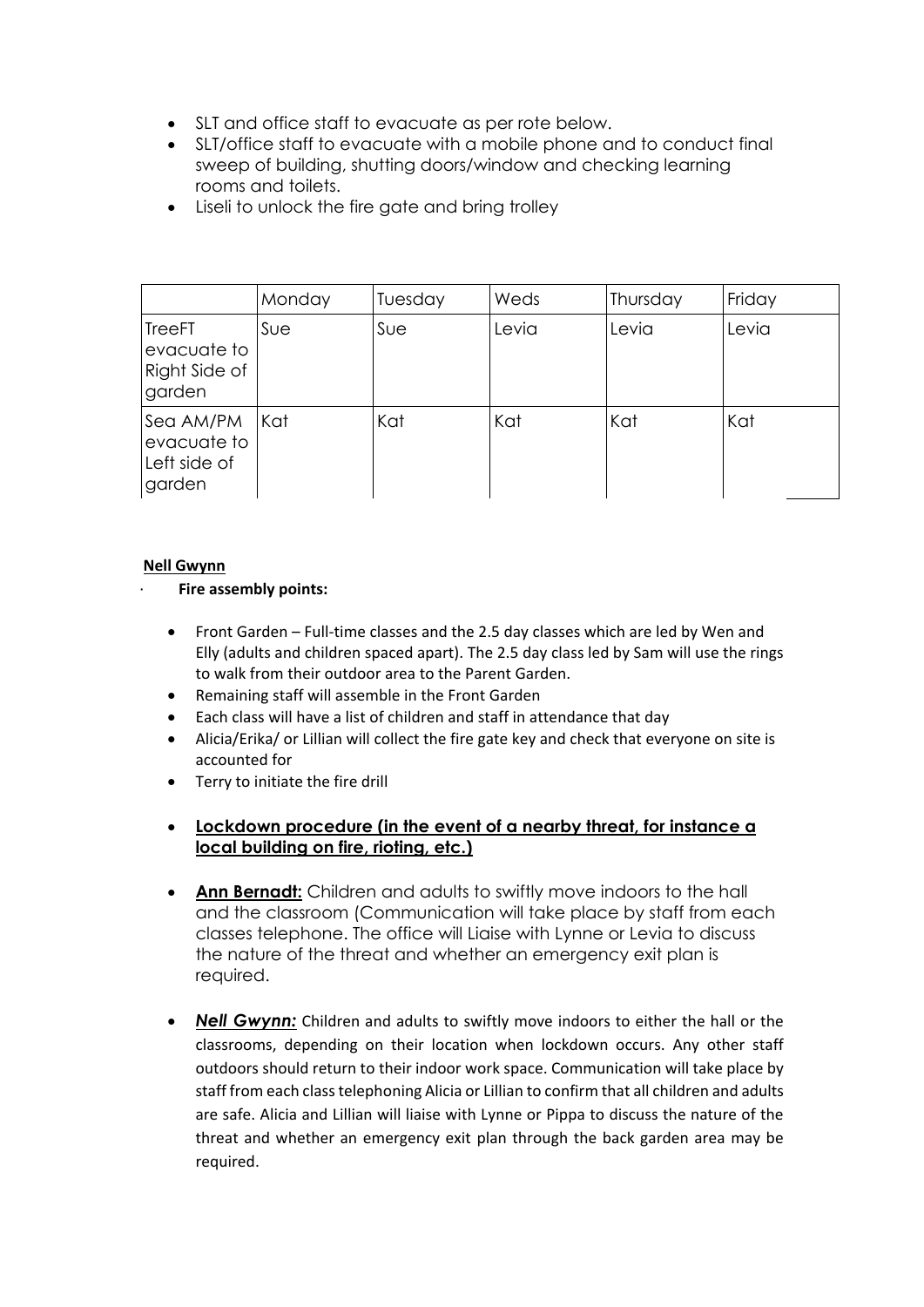- *Ann Bernadt* **Full evacuation:**
- Full evacuation plans will be to ST Georges Primary full evacuation to *be carried out once a year (next date to be confirmed)*
- *Nell Gwynn Full Evacuation*
- *· Nell Gwynn Full evacuation:*
- *· Harris Peckham Park Primary School has been designated as the full evacuation site for Nell Gwynn Nursery School. Children will be safely led by staff while holding onto rings, ensuring that they cross the road carefully. Children and staff will assemble there until it is safe to return to Nell Gwynn Nursery School.*

## **First Aid**

First aid kits will be kept in classrooms. Should a child or adult become unwell with COVID-19 symptoms, they need to be isolated in the designated area. They should then be sent home. Refer to risk assessment for current isolation guidance.

## **Intimate care**

In the event of a toileting accident children are to be encouraged to be as independent as possible. Adults must endeavour to keep themselves at a different height to the child so as not to be face to face. Any waste must be bagged and disposed of securely. Handwashing throughout is essential. Any wet/soiled clothes must be bagged and clean spare clothes must be used. Parents should be contacted if the accident is related to any potential underlying illness.

## **Safeguarding**

## **Safeguarding priority**

During these challenging times the safeguarding of all children at our Federation continues to be our priority. The following fundamental safeguarding principles remain the same:

•the best interests of children continue to come first

•if anyone in our school has a safeguarding concern, they will act immediately

•a designated safeguarding lead (DSL) or deputy DSL will always be available

•no unsuitable people will be allowed to gain access to children

•children should continue to be protected when they are online.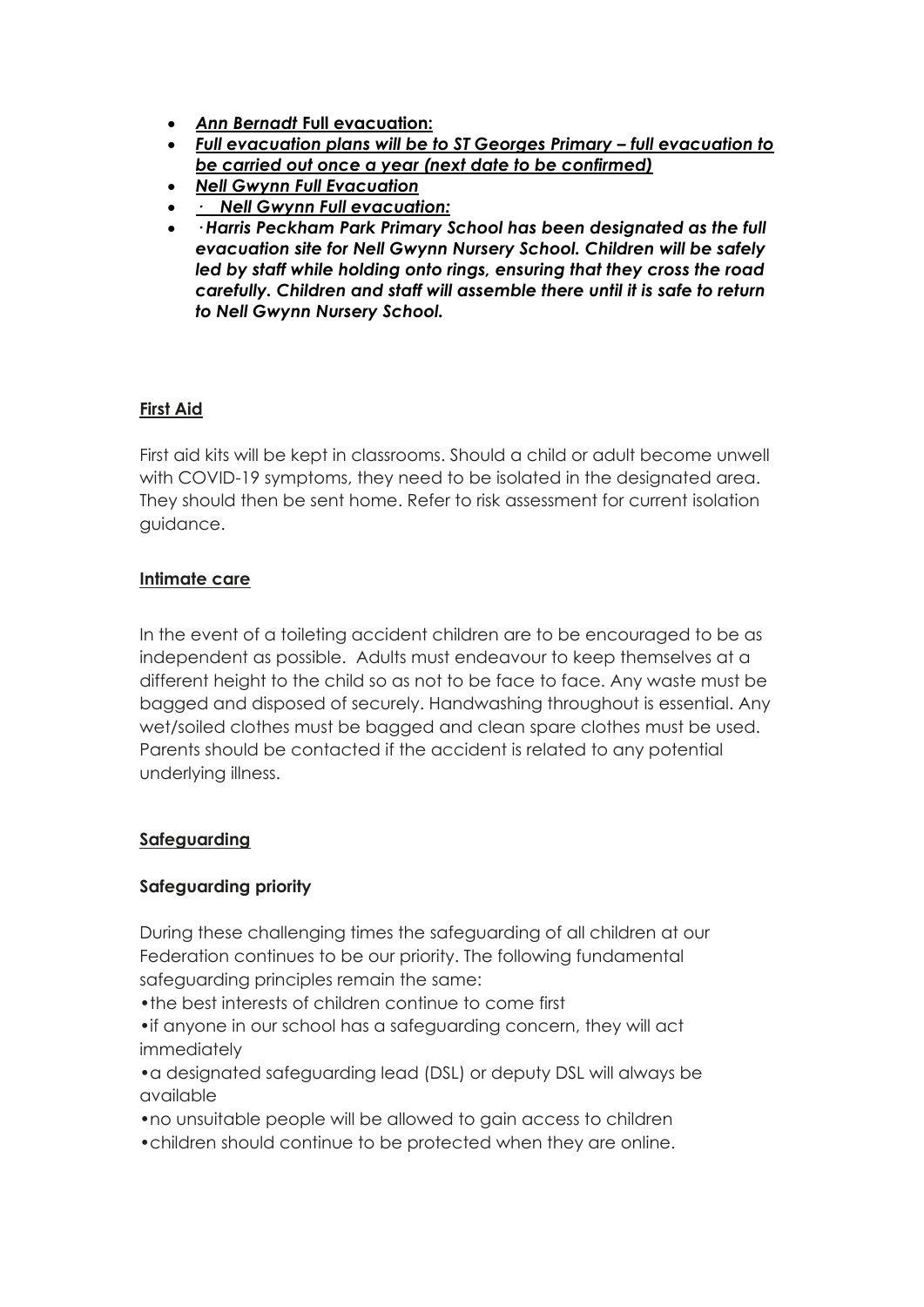## **Safeguarding partners' advice**

We continue to work closely with our three safeguarding partners, and we will ensure this annex is consistent with their advice. This will include expectations for supporting children with Education, Health and Care (EHC) plans, the local authority designated officer and children's social care, reporting mechanisms, referral thresholds and children in need

## **Roles and responsibilities**

The roles and responsibilities for safeguarding in our school remain in line with our Child Protection Policy.

If possible our DSL will be available on site during the school day. Where it is not possible we will have a trained DSL or deputy DSL available by phone.

## **Vulnerable children**

Vulnerable children include those who have a social worker and those children and young people up to the age of 25 with Education or Health Care (EHC) plans.

Those who have a social worker include children who have a child protection plan and those who are looked after by the local authority. A child may also be deemed to be vulnerable if they have been assessed as being in need or otherwise meet the definition in section 17 of the Children Act 1989.

Senior leaders in our federation, especially the DSL (and deputies) know who our most vulnerable children are, and they have the flexibility to offer a place to those on the edge of receiving children's social care support.

We will continue to work with children's social workers and the local authority for looked-after and previously looked-after children.

#### **Increased vulnerability or risk**

Negative experiences and distressing life events, such as the current circumstances, can affect the mental health of children and their parents/carers. Where we are providing for children of critical workers and vulnerable children on site, we will ensure appropriate support is in place for them.

Our staff and volunteers will be aware of the mental health of children and their parents and carers and will contact the DSL or a deputy if they have any concerns.